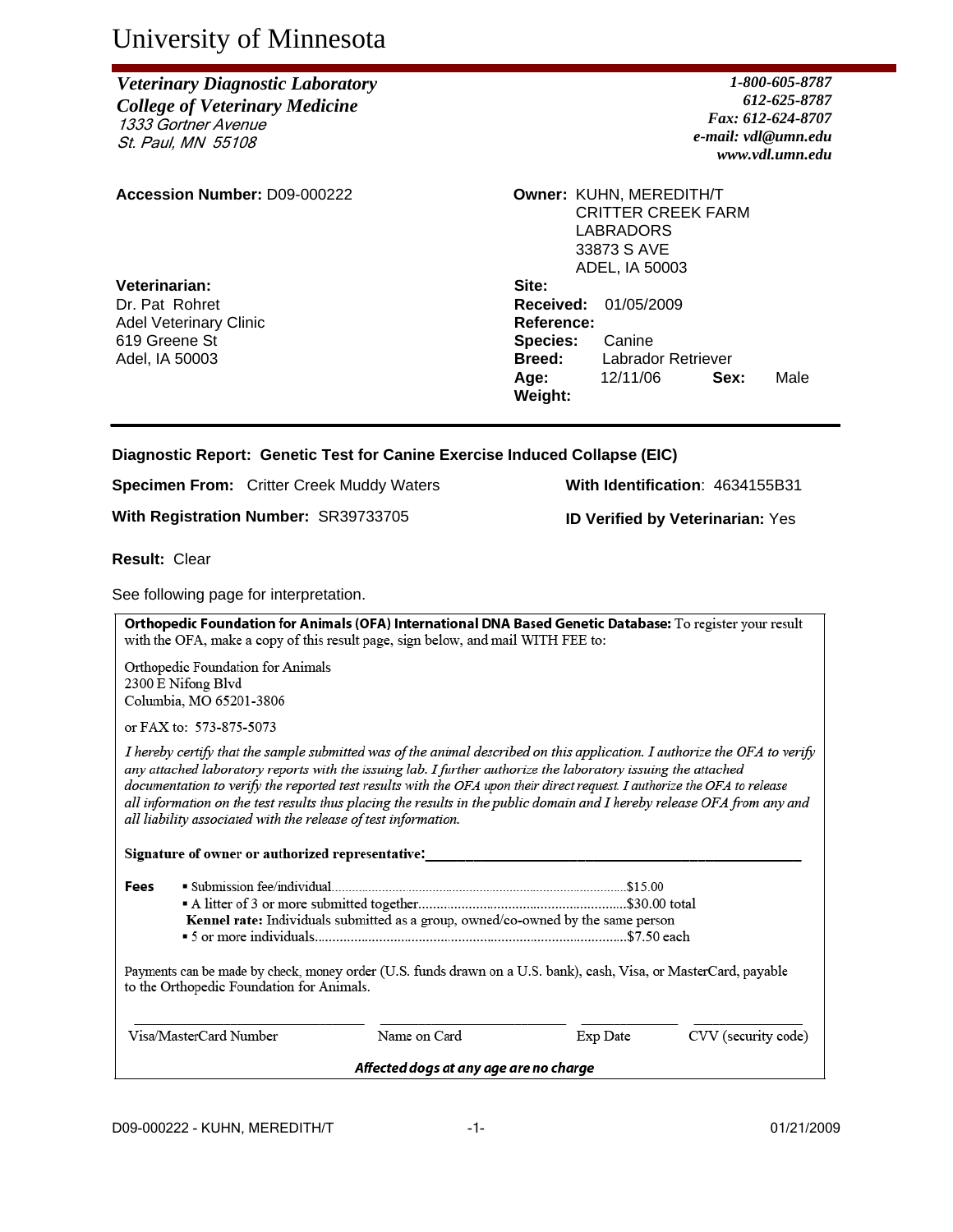#### **Interpretation**

**Clear:** Your dog is clear of the DNM1 gene mutation highly associated with EIC. This means that your dog has two copies of the normal gene and therefore is highly unlikely to be susceptible to the classic syndrome of EIC. However, this result does not rule out the possibility that your dog could have a collapse condition that is different from the condition most Labrador Retrievers have.

**Carrier:** Your dog is a carrier of the DNM1 gene mutation highly associated with EIC. This means that your dog has one copy of the normal form of the gene and one copy of the mutated form of the gene associated with EIC susceptibility. Our research indicates that two mutated copies of the gene are almost always required for EIC susceptibility. However, a small percentage of carrier dogs, such as yours, have collapsed under instances of intense exercise and/or excitement/stress. At present, we are unable to state if this collapse is the result of the EIC mutation, or from another unidentified cause. Also, please be aware that a carrier will pass a copy of the EIC gene on to half of its offspring.

**Affected:** Your dog has two copies of the DNM1 gene mutation highly associated with EIC and is therefore highly susceptible to episodes of EIC. Your dog will pass a copy of this mutation on to all of its offspring. Some dogs have died during an EIC episode so we recommend that you have your dog stop exercising at the first signs of any weakness or wobbliness, and that you have them avoid collapse "triggers" such as hunt test and field trial training, or upland game hunting. Dogs with susceptibility to EIC can often perform mild to moderate exercise without collapsing.

#### **Further Information**

Recent research at the University of Minnesota has identified a genetic mutation that is highly associated with EIC susceptibility. This discovery was published in the October 2008 issue of Nature Genetics, one of the most highly regarded journals of genetic research. The article can be found under the following citation: Patterson EE, Minor KM, Tchernatynskaia AV, Taylor SM, Shelton GD, and Mickelson JR. (2008). A canine dynamin 1 (*DNM1* ) mutation is highly associated with the syndrome of exercise-induced collapse. Nature Genetics 40, 1235-1239.

We are testing for a single DNA base pair change in a specific gene, the DNM1 gene; therefore this can be referred to as a gene mutation test. This situation is different from other types of genetic tests that describe only the identification of a DNA marker that could be very far away from the EIC gene, and not be as highly predictive of the true gene and mutation as desired..

Scientists are always cautious in reporting conclusions regarding data to other scientists and to the public, and in so doing usually try not to state anything has a 100% certainty of being correct. However, the chances that the DNM1 mutation is not associated with EIC are less than 1 in a trillion as reported in our Nature Genetics article.

We define EIC as a condition in which collapse usually occurs after 5 - 10 minutes of intense exercise and/or intense excitement/stress. The first signs of an impending episode are typically weakness or wobbliness, especially in the rear legs. Most of the time, a dog with EIC will recover within 15 - 30 minutes of rest. **There are however, affected dogs who have died during exercise or while resting immediately after an episode of exercise-induced collapse so an affected dog's exercise should ALWAYS be stopped at the first hint of in-coordination or wobbliness.**

We have designated the letter E to indicate the mutant (EIC) form of the DNM1 gene and N to indicate the normal form of the gene. A dog's particular combination of N or E forms of the gene is known as its genotype. The genotype of a normal dog is designated as N/N and is clear of the mutation. The condition is most likely to be autosomal recessive, in which a dog needs to have two mutated copies of the gene (E/E) to be affected. However, it remains possible that a small percentage of dogs with only one copy of the mutated DNM1 gene (E/N carriers) might also collapse under specific circumstances. N/N dogs do not have EIC, however, there are many other causes of collapse that can occur with exercise.

Since available data points to EIC being inherited in a recessive fashion, it requires that both parents be either carriers (E/N) or affected (E/E) to produce a puppy with EIC. The chance of any given puppy with EIC (i.e., with the E/E genotype) being born from a litter produced by parents of all possible genotypes is indicated in the following table.

|                       |       | <b>Sire's Genotype</b> |      |
|-----------------------|-------|------------------------|------|
|                       | N/N   | E/N                    | E/E  |
| <b>Dam's Genotype</b> |       |                        |      |
| N/N                   | 0%    | $0\%$                  | 0%   |
| E/N                   | $0\%$ | 25%                    | 50%  |
| E/E                   | 0%    | 50%                    | 100% |

#### **Chance of an EIC affected (E/E) puppy being born from parents of known genotypes**

For example, breeding an E/N sire to an N/N dam can only produce puppies that are E/N or N/N. On the other hand, breeding an E/N sire to an E/E dam gives a 50% chance that a puppy will have EIC, since puppies can be either E/N or E/E. All puppies from the mating of two E/E parents will be E/E, and thus susceptible to EIC.

D09-000222 - KUHN, MEREDITH/T -2- 01/21/2009 **We do not recommend selecting dogs for breeding based solely on their being N/N for the DNM1 gene.** Such a drastic strategy, although more quickly eliminating the possibility of producing E/E and EIC affected dogs, also has